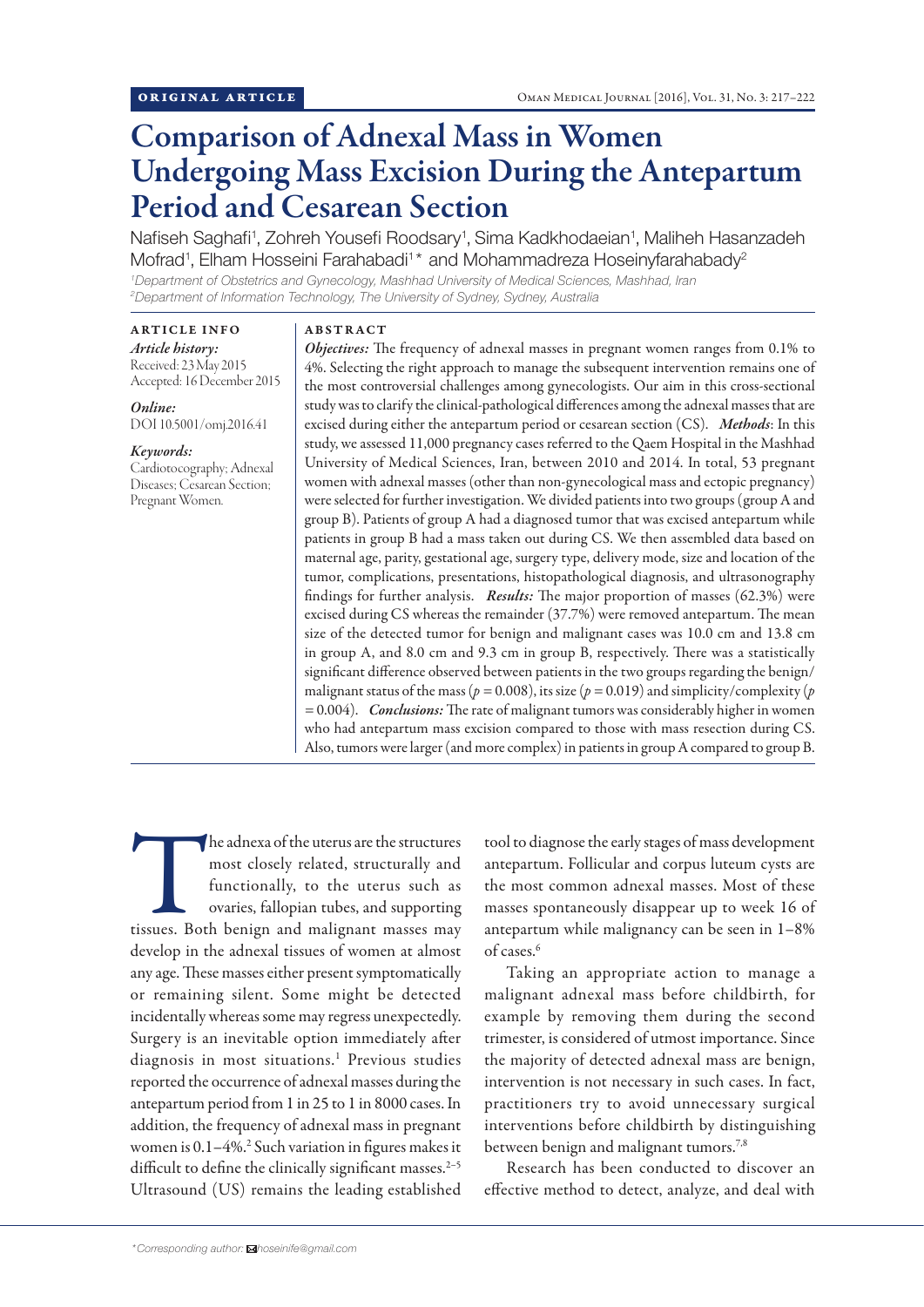adnexal masses during the antepartum period. However, only a limited number of studies compared antepartum mass excision and during cesarean section (CS). This motivated us to plan a crosssectional study to compare and contrast adnexal mass in women experiencing a mass resection during the antepartum period and CS. We assessed results primarily in terms of clinical symptoms, US findings, and histopathology of the resected adnexal mass.

### METHODS

In this cross-sectional study, 11,000 pregnant women were reviewed who were referred to the Obstetrics and Gynecology department, in Qaem Hospital, between 2010 and 2014. The hospital is affiliated with the Mashhad University of Medical Sciences (MUMS) and is a tertiary referral center for all nearby states.

Following a consultation with gynecology oncologist, 53 subjects with adnexal mass (other than non-gynecological mass and ectopic pregnancy) undergoing excision either antepartum or during CS were selected. Indications for surgery included the detection of an adnexal mass with a suspicion for malignancy (as reported by a radiologist), persisting clinical symptoms, and persistent suspicion mass during the antepartum and CS.

We collected data on maternal age, parity, gestational age at diagnosis and surgery, surgery descriptions, neonatal data, the size and location of the tumor, complications associated with adnexal mass, clinical presentations and histopathological diagnosis of adnexal mass, surgery type, and US findings.

Patients were divided into two general categories (group A and group B) to determine any statistical relationships among different factors. Group A whose adnexal masses were resected in antepartum and group B who had their tumor removed during CS. We used SPSS Statistics (SPSS Statistics Inc., Chicago, US) version 16 for statistical analysis. In four patients, malignant tumors were individually excised at weeks 12, 27, 27, and 29 of gestation, respectively. Chemotherapy was subsequently carried out both before and after CS. Because the adnexal masses of these four patients were resected before the cesarean, the patients were labeled as group A in our study. We reported tumors as either benign, malignant, or borderline based on their

pathology reports. The latter were merged into the malignant group. Furthermore, those women who had their adnexal mass removed in the antepartum period were compared to those who underwent mass excision during CS. We used four factors for such a comparison: benignity or malignancy type, tumor size, simplicity or complexity, and clinical symptoms (if present).

#### RESULTS

Our patients had an average age of 28.3±5.2 years and  $2.0 \pm 1.0$  parity. The average gestational age associated with diagnosis, surgery, and delivery time was 18, 21, and 37 weeks, respectively. The mean mass size detected was  $9.4\pm5.3$  cm  $(11.5\pm4.8$  cm for group A and  $8.1\pm5.0$  cm for group B). In 37.7% of patients ( $n = 20$ ), masses were excised during the antepartum period while the remaining 62.3% of patients ( $n = 33$ ) had the mass excised during CS. The average diameter of tumors identified as the benign, malignant, and borderline were 8.6±5.0, 13.3±5.0, and 9.0±4.2 cm, respectively. Our results revealed the dominance of right-sided adnexal mass  $(n = 23)$ , closely followed by left-sided lesions  $(n = 15)$ 21). Bilateral adnexal mass was seen in nine patients.

Table 1: Pathologic findings and sizes of adnexal masses for all patients in both groups  $(n = 53)$ .

| Mass<br>type         | Pathologic<br>diagnosis               | $n(\%)$   | Size.<br>cm |
|----------------------|---------------------------------------|-----------|-------------|
| Benign<br>mass       | Mucinous adenoma                      | 12 (22.6) | 10.3        |
|                      | Mature cystic<br>teratoma             | 11(20.8)  | 6.5         |
|                      | Serous cystadenoma                    | 10 (18.9) | 8.2         |
|                      | Paratubal cyst                        | 5(9.4)    | 4.4         |
|                      | Luteal cyst                           | 4(7.5)    | 15.0        |
| Malignant<br>mass    | Primitive<br>neuroectodermal<br>tumor | 2(3.8)    | 8.0         |
|                      | Krukenberg tumor                      | 1(1.9)    | 10.0        |
|                      | Dysgerminoma                          | 2(3.8)    | 15.0        |
|                      | Malignant mixed<br>tumor              | 1(1.9)    | 20.0        |
|                      | Mucinous<br>adenocarcinoma            | 1(1.9)    | 20.0        |
|                      | Clear cell carcinoma                  | 1(1.9)    | 10.0        |
|                      | Immature teratoma                     | 1(1.9)    | 14.0        |
| Borderline<br>tumors | Borderline mucinous<br>tumor          | 1(1.9)    | 12.0        |
|                      | Borderline serous<br>tumor            | 1(1.9)    | 6.0         |

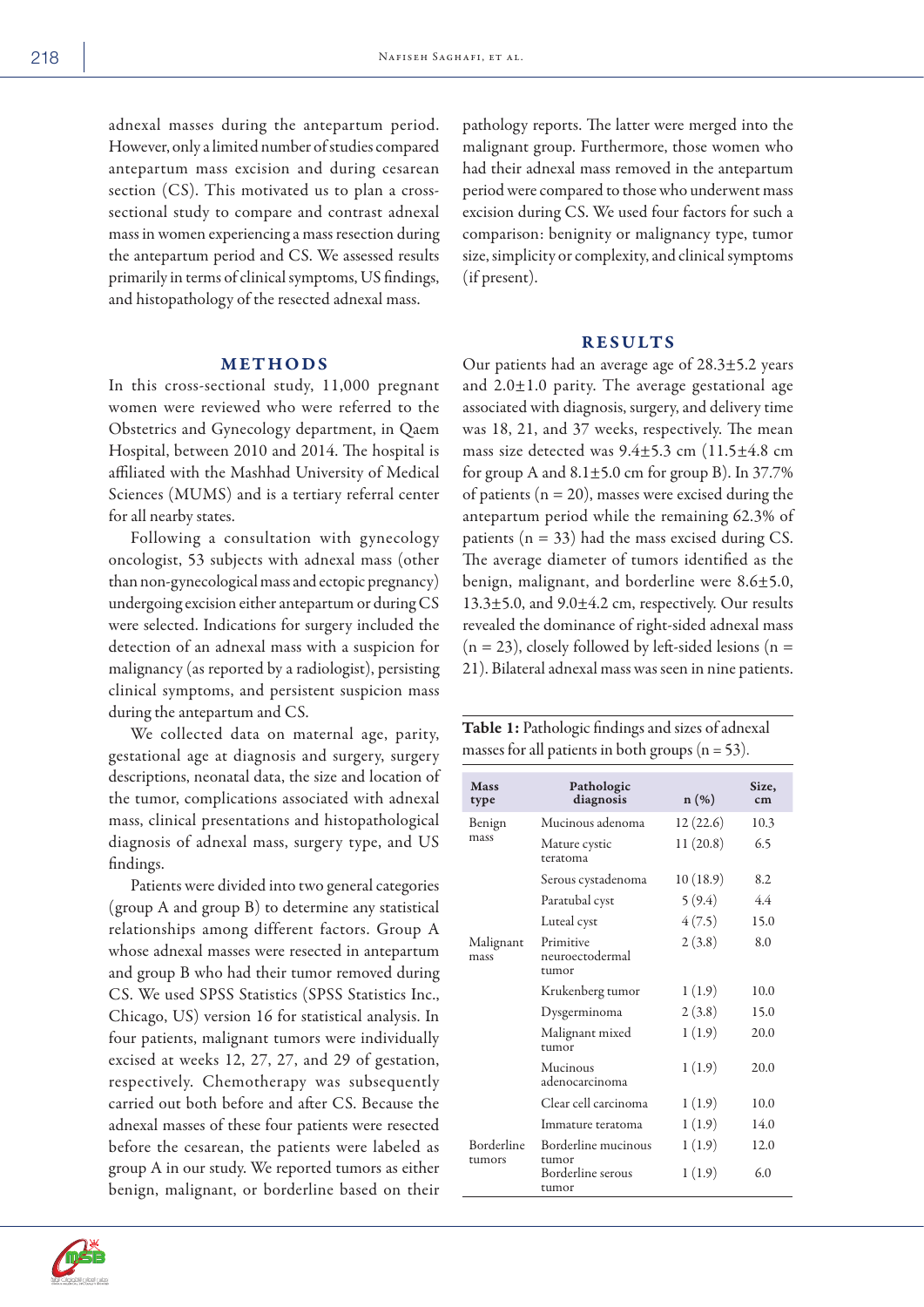| Characteristics, n (%)   |            | Antepartum period, $n=20$ |             | Cesarean section, $n=33$ |             |  |  |
|--------------------------|------------|---------------------------|-------------|--------------------------|-------------|--|--|
|                          |            | Asymptomatic              | Symptomatic | Asymptomatic             | Symptomatic |  |  |
| Number                   |            | 6(11.3)                   | 14(26.4)    | 31(58.5)                 | 2(3.8)      |  |  |
| Size, cm                 |            | 11.7                      | 11.4        | 7.9                      | 15.0        |  |  |
| Pathological<br>outcomes | Benign     | 5(9.4)                    | 7(13.2)     | 28(52.8)                 | 2(3.8)      |  |  |
|                          | Malignant  | 1(1.9)                    | 6(11.3)     | 2(3.8)                   | 0(0.00)     |  |  |
|                          | Borderline | 0(0.00)                   | 1(1.9)      | 1(1.9)                   | 0(0.00)     |  |  |
| Surgery                  | Cystectomy | 4(7.5)                    | 7(13.2)     | 25(47.2)                 | 1(1.9)      |  |  |
|                          | <b>USO</b> | 2(3.8)                    | 4(7.5)      | 5(9.4)                   | 1(1.9)      |  |  |
|                          | <b>BSO</b> | 0(0.00)                   | 3(5.7)      | 1(1.9)                   | 0(0.00)     |  |  |

Table 2: Adnexal mass characterization, surgery type and pathology reports in groups A and B with respect to their clinical symptoms  $(n = 53)$ .

*USO: unilateral salpingo-oophorectomy; BSO: bilateral salpingo-oophorectomy.*

Table 1 summarizes the size of adnexal mass based on pathological results. The frequency of simple and complex masses were 54.7% and 34.0% on US finding, respectively. US examinations failed to diagnose 11.3% of masses, which were later found during CS. Symptomatic adnexal masses occurred in 30.2% of cases; the rest were asymptomatic. About 79% of ovarian mass were benign, 17% were malignant, and only 4% fell in the borderline group.

The majority of infants (90.9%) delivered at fullterm with nine live-born children from mothers with malignant masses. Preterm CS was a result of obstetric complications. The mean Apgar score was normal for all cases except one that reported in a low range (around 5–6).

Of the total 11,000 pregnant women, 4250 had a CS. Of these, 33 had an ovarian mass (around 0.8%). The prevalence of malignant adnexal mass during CS was around 9% ( $n = 3$ ). The prevalence of malignant adnexal mass during routine CS was around 0.07% (i.e., three patients out of the 4250 who had a CS).

Tumors were excised during the antepartum

| <b>Table 3:</b> Comparison of clinical-pathological data |  |
|----------------------------------------------------------|--|
| of women with mass resection in groups A and B.          |  |

|                         |                                | Antepartum<br>$period n=20$ | Cesarean <i>p</i> -value<br>section<br>$n=33$ |          |
|-------------------------|--------------------------------|-----------------------------|-----------------------------------------------|----------|
| Benign: malignant ratio |                                | 1.5                         | 10                                            | 0.008    |
| Size, cm                | Benign                         | 10.0                        | 8.0                                           | 0.019    |
|                         | Malignant<br>and<br>borderline | 13.8                        | 9.3                                           |          |
| Ultrasound<br>findings  | Complex                        | 15                          | 13                                            | 0.004    |
|                         | Simple                         | 5                           | 14                                            |          |
| Clinical<br>symptoms    | Yes                            | 14                          | 2                                             | < 0.0001 |
|                         | No                             | 6                           | 31                                            |          |

period for 20 patients in group A, and during CS for 33 patients in group B. Twelve women (60.0%) had benign masses in group A (specifically, five mucinous adenomas, four mature cystic teratomas, two serous cystadenomas, and one paratubal cyst), seven women (35.0%) had malignant masses (specifically, one Krukenberg tumor, one dysgerminoma, one malignant mixed tumor, one immature teratoma, one mucinous adenocarcinoma, and two primitive neuroectodermal tumors (PNETs)), and one woman (5.0%) was diagnosed with borderline mucinous tumor. In group B, there were 30 cases with benign mass (seven mature cystic teratomas, seven mucinous adenomas, eight serous cystadenomas, four luteal cysts, and four paratubal cysts). There were two cases with malignant mass (one dysgerminoma, and one clear cell carcinoma) and one women diagnosed with a borderline serous tumor.

In twenty patients in group A, 55.0% underwent cystectomy while 15.0% and 30.0% had bilateral salpingo-oophorectomy (BSO) and unilateral salpingo-oophorectomy (USO), respectively. A similar trend was observed for patients in group B, with 78.8% undergoing cystectomy and 18.2% and 3.0% undergoing USO and BSO, respectively [Table 2].

Clinical symptoms, such as "feeling heavy in the abdomen or abdominal pain" were reported in 70% of patients in group A. Asymptomatic patients in group A (30.0%) underwent surgery due to having a suspicion of malignancy, based on either US or clinical findings. Adnexal torsion occurred in 21% of patients of this group.

The majority of patients who had their tumors excised during CS had no clinical indications (around 94.0%) leaving only 6.0% with clinical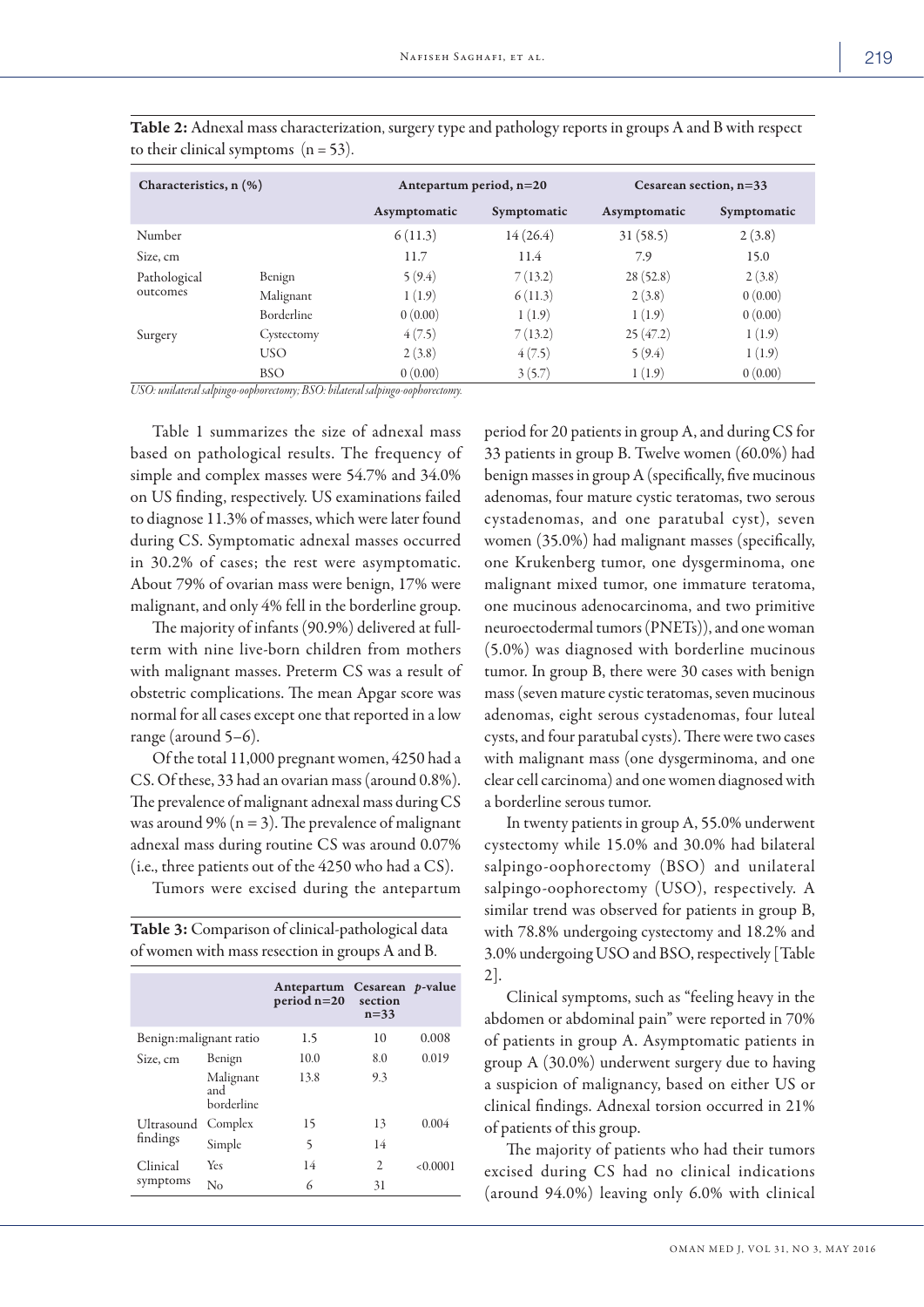| <b>Diagnosis</b>           | Age,<br>years | GA at<br>weeks | GA at<br>weeks    | GA at<br>weeks          | Surgery<br>diagnosis, surgery, delivery, type during<br>pregnancy | Surgery<br>type with<br>cesarean     | <b>Mass</b><br>size,<br>cm | <b>Stage</b>   | Chemo-<br>therapy            | Survival<br>time of<br>mothers,<br>months    |
|----------------------------|---------------|----------------|-------------------|-------------------------|-------------------------------------------------------------------|--------------------------------------|----------------------------|----------------|------------------------------|----------------------------------------------|
| Borderline<br>mucinous     | 22            | 19             | 23                | 38                      | <b>USO</b>                                                        | Ĭ.                                   | 12                         | 1a             | ÷,                           | 30                                           |
| Borderline<br>serous       | 28            | 28             | 39                | 39                      | $\overline{\phantom{a}}$                                          | Cystectomy,<br>Staging               | 6                          | 1a             |                              | 36                                           |
| Mucinous<br>adenocarcinoma | 26            | 25             | 27                | 36                      | <b>BSO</b>                                                        | <b>TAH</b><br>optimal<br>debulking   | 20                         | $\overline{3}$ | 1 <sup>C</sup><br>TC         | 10                                           |
| Clear cell<br>carcinoma    | 35            | $\,8\,$        | 36                | 36                      |                                                                   | $TAH +$<br><b>BSO</b><br>Non-optimal | 10                         | $\overline{4}$ |                              | Died<br>eight<br>months<br>after<br>delivery |
| Dysgerminoma               | 27            | 32             | 38                | 38                      |                                                                   | <b>USO</b><br>Staging                | 12                         | 1a             | ÷,                           | 35                                           |
| Dysgerminoma               | 32            | 23             | 29                | 38                      | <b>USO</b>                                                        | Staging                              | 18                         | 3              | 1 <sup>C</sup><br><b>BEP</b> | 40                                           |
| Malignant mix<br>tumor     | 27            | 25             | 27                | 38                      | <b>USO</b>                                                        | Staging                              | 20                         | 3              | 2C<br>EP                     | 24                                           |
| Immature<br>teratoma       | 23            | 11             | 12                | 37                      | Cystectomy                                                        | Staging                              | 14                         | 1a<br>Grade 2  | 3C<br><b>BEP</b>             | 12                                           |
| <b>PNET</b>                | 21            | $\overline{7}$ | After<br>abortion | 15<br>IUPD <sup>7</sup> | Mass<br>resection<br>after<br>abortion                            | $TAH +$<br>BSO after<br>chemotherapy | 10                         | $\mathbf{1}$   |                              | 34                                           |
| <b>PNET</b>                | 18            | 25             | 29                | <b>IUFD</b><br>30       | $BSO +$<br>bowel<br>resection                                     |                                      | 6                          | $\overline{3}$ |                              | 15                                           |
| Krukenberg<br>tumor        | 37            | 16             | 17                | 36                      | <b>BSO</b>                                                        |                                      | 10                         | $\overline{4}$ | Rejected                     | Died four<br>months<br>after<br>delivery     |

Table 4: The characteristics of patients with malignant pathology.

*GA: gestational age; TAH: total abdominal hysterectomy; C: cycles; TC: paclitaxel and carboplatin; BEP: bleomycin and etoposide and cisplatin; E: etoposide and cisplatin; IUFD: intrauterine fetal death; PNET: primitive neuroectodermal tumor.*

symptoms. In addition, adnexal torsion was reported in 20% of patients in group A. Remarkably, < 20% of cases in group B had their mass excised during CS on an incidental basis. These tumors were not diagnosed using US.

Around 33.3% of pregnant women in group B underwent a CS due to adnexal mass while 48.4% underwent CS due to obstetric indications with an adnexal mass. Regarding the benign and malignant nature of tumors, a substantial 79.2% were reported benign, whereas malignant and borderline cases comprised 17.0% and 3.8%, respectively. Such descending orders were observed in both groups (60.0%, 35.0%, and 5.0% in group A and 90.9%, 6.1% and 3.0% in group B). There was a statistically significant difference between the two in the benign:malignant ratio (Z = −2.66, *p =* 0.008). Specifically, the mean size of benign and malignant tumors was 8.0 and 9.3 cm in group B, and 10.0 and 13.8 cm in group A. The comparison of the size of tumors indicated a significant difference between the two groups,  $p = 0.019$  [Table 3].

US revealed 19 cases with simple (five in group A and 14 in Group B) masses and 28 with complex (15 in group A and 13 in group B) masses. However, US was inadequate to diagnose six subjects with adnexal masses. The Kruskal-Wallis test analysis showed a meaningful difference on simplicity:complexity ratios of the tumors in each group ( $c^2 = 11.01$ ,  $p = 0.004$ ). Moreover, a significant dissimilarity was observed in the manifestation of clinical symptoms between the two groups ( $Z = -3.674$ ,  $p < 0.0001$ ) [Table 3].

Intrauterine fetal death (IUFD) occurred in two patients. In one case, the mother visited the clinic when the fetus was already dead (preoperative stage)

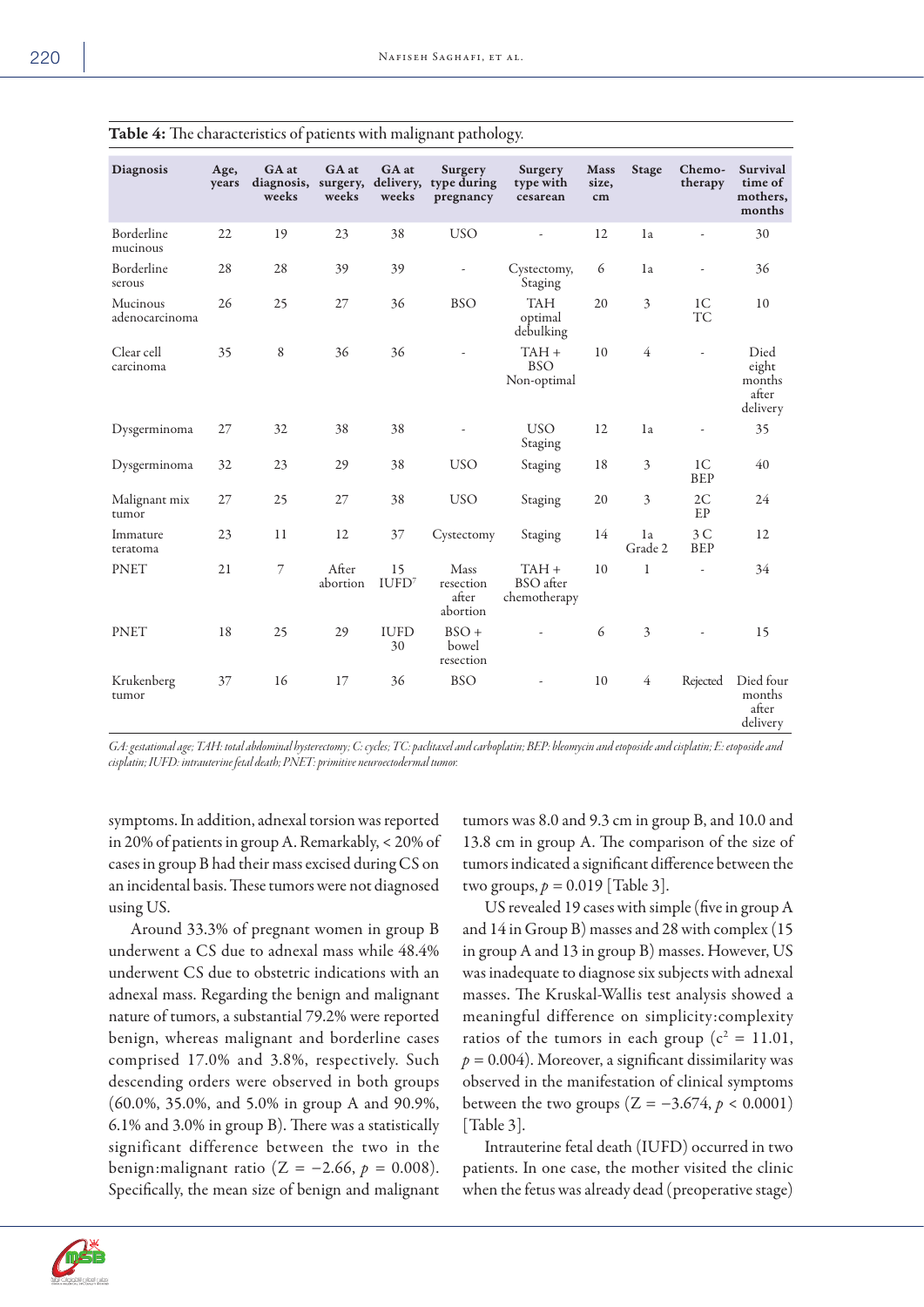and in the second case, the fetus was alive. However, after the surgery to remove the mass, the fetus died (postoperative case). Four women were treated with chemotherapy during pregnancy. The women were given either paclitaxel (AUC 5–6) and carboplatin (175 mg/m2 ) for three hours every three weeks (one patient), bleomycin (30,000 IU) weekly for 12 weeks, etoposide  $(100 \text{ mg/m}^2/d)$  for five days every three weeks, and cisplatin  $(20 \text{ mg/m}^2/d)$  for five days every three weeks (two patients), etoposide (100 mg/ m2 /d) for five days every three weeks and cisplatin  $(20 \text{ mg/m}^2/d)$  for five days every three weeks (one patient) [Table 4].

# DISCUSSION

We successfully elicited and analyzed demographic and clinical-pathological data for pregnant women with adnexal masses. By comparing such adnexal masses removed during both CS and antepartum, our observation showed clear distinctions among the tumor size, clinical symptoms, benign/malignant state, and US results. In particular, the rate of either complex or malignant tumors was higher in patients undergoing antepartum mass excision. US results also showed that the size of tumors was larger in women who underwent resection during the CS period compared to others.

Adnexal masses were detected in one per 207 pregnancies in our study. However, malignant and borderline masses were reported to occur in one out of 1000 cases. Such a high rate compared to other research can be explained because all patients were referred to the only existing oncology/gynecology center located in the North-East states of Iran.<sup>9,10</sup>

Of a total 53 pregnancies with adnexal masses, approximately 20.8% were diagnosed as malignant or borderline in nature. Kondi-Pafiti and his colleagues<sup>9</sup> reported findings consistent with ours  $(21.9%)$  whereas Sherard et al,<sup>3</sup> reported a slightly lower rate (13%). The mean gestational ages at the time of diagnosis and surgery were 18 and 21 weeks, respectively. This observation was similar to the study by Kumari et al,<sup>11</sup> but lower than the figures reported by Niroumanesh et al, 12 which indicated older gestational age.

It was also found that 7.5% of all subjects had an adnexal torsion. This percentage was similar to the figures reported by Schmeler et al,<sup>2</sup> (6.8%) and Goh et al, $^{13}$  (8.5%) but less than the study by Koo

et al,  $(11.7\%)$ .<sup>14</sup> A study conducted by Leiserowitz<sup>15</sup> showed that the risk of torsion and rupture was decreased because of the increasing emergence of asymptomatic ovarian tumors, without any associated complications during the antepartum period.

The size of benign and malignant tumors were  $8.6\pm6.4$  cm and  $12.6\pm5.2$  cm, respectively (borderline cases have been combined into both groups, with most defined as malignant tumors, and only less than 10% as benign cases). Our finding is close to that of Schmeler and her colleagues.<sup>2</sup> Patients in group A had a larger tumor size  $(11.5\pm4.9 \text{ cm vs. } 8.1\pm5.0 \text{ cm})$  and higher in their incidence of malignancy, compared to patients in group B. Koo et al, $14$  concluded that masses with a diameter greater than 15 cm are 12 times more likely to become malignant compared to those smaller than 6 cm. According to a similar study conducted, 65% and 35% of malignant masses were diagnosed during the antepartum period and cesarean section, respectively.12 Their finding agrees with our analytical results.

Baser et al,<sup>16</sup> observed that 0.3% of CS were associated with ovarian mass while the prevalence of malignant adnexal mass during CS with an ovarian mass was around 2.0%. In fact, the rate we observed in our study was higher than Baser and his colleagues reported. In our study, 0.8% of CS were associated with ovarian mass. However, the incidence of malignant adnexal mass during CS was 9%. This difference might be a result of using different sampling methods. As noted earlier, all patients were selected from an oncology-gynecology center, and the number of patients with adnexal mass referring to our center is likely to be higher than other health care centers.

The most common benign adnexal mass observed in our study was mucinous cystadenoma, closely followed by mature cystic teratoma and serous cystadenoma. This observation is similar to previous studies.<sup>3,16,17</sup>

Han et al,<sup>18</sup> supported the individualization of treatment as part of antenatal care, which is determined by tumor type and gestational age at the time of diagnosis. They also showed that it does not increase the complication of pregnancy. Among those with malignant tumors who were managed individually, two cases were shown to be of PNET type, whose pregnancies terminated in fetal death. PNET was seldom reported the in antepartum